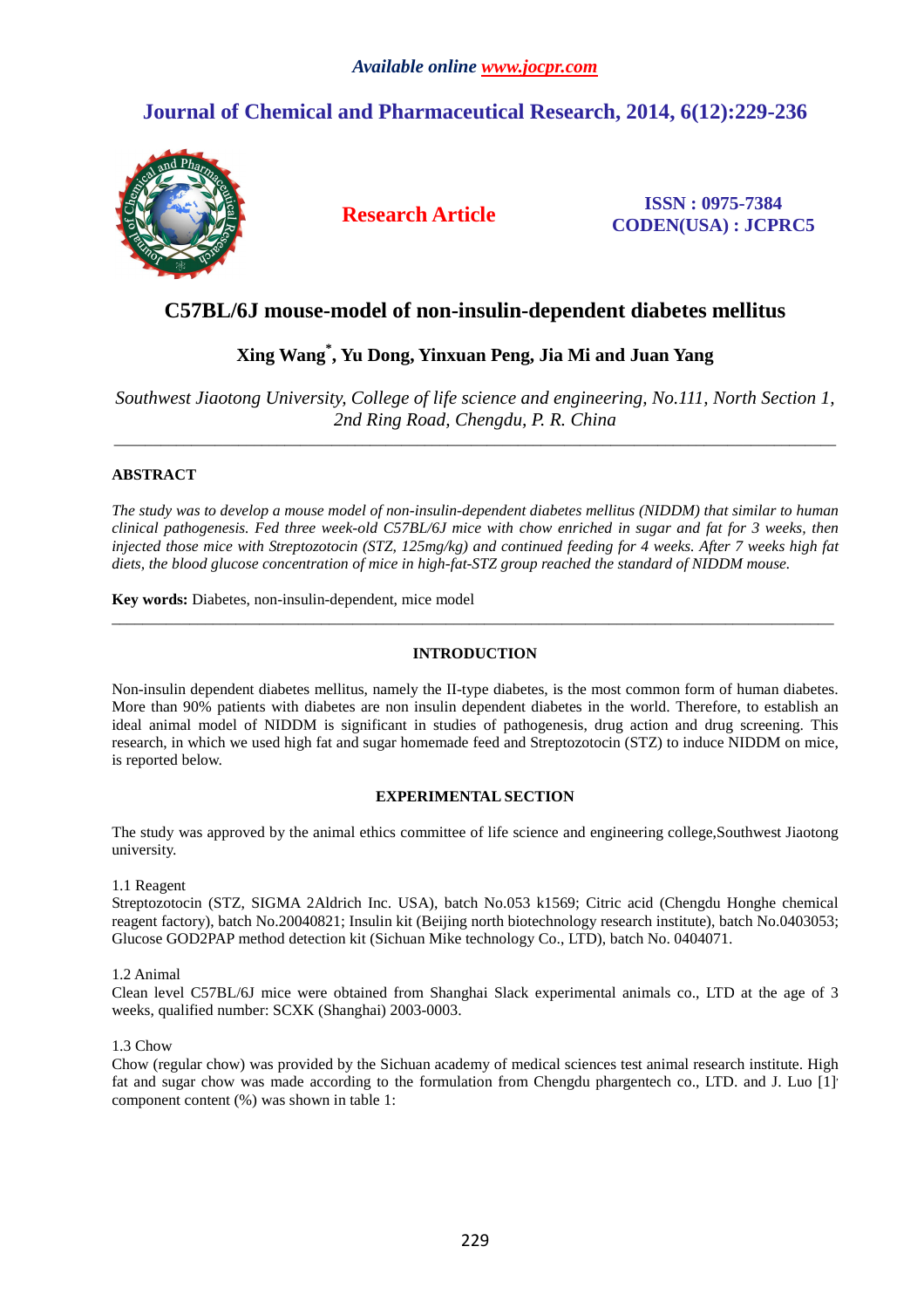| <b>Component</b>  | Percentage $( %)$ |
|-------------------|-------------------|
| Sucrose           | 10                |
| Malto-dextrin     | 28                |
| Lard              | 30                |
| Casein (75%)      | 27.5              |
| Choline chloride  | 0.12              |
| Salt              | 0.1               |
| Methionine        | 0.24              |
| Multidimensional  | 0.04              |
| Mineral additives |                   |

## *\_\_\_\_\_\_\_\_\_\_\_\_\_\_\_\_\_\_\_\_\_\_\_\_\_\_\_\_\_\_\_\_\_\_\_\_\_\_\_\_\_\_\_\_\_\_\_\_\_\_\_\_\_\_\_\_\_\_\_\_\_\_\_\_\_\_\_\_\_\_\_\_\_\_\_\_\_\_* **Table 1 Chow formulation of high fat and sugar**

#### 1.4 Instruments

SN2695B intelligent radioimmunoassay meter (Shanghai nuclear institut Sihuan photoelectric instrument co., LTD.), sensitivity: 1um/mL BASIC semi-automatic biochemical analyzer (France SECOMAM company); ACCULAB electronic balance (Beijing Dolly instrument system co., LTD); HANGPING2JA5003 type electronic balance (Shanghai balance instrument factory).

#### 1.5 Methods

#### 1.5.1Animal feeding

All mice were reared in IVC barrier system, 5 mice in each box, temperature: 22±3℃, relative humidity: 50%~80%, illumination: 12hours in light/12hours in dark (illumination intensity:  $150 \sim 300$ Lux). The mice were fed by sterile water and irradiated chow.

#### 1.5.2 Blood glucose determination

In non-fasting condition, by tail-cutting method, under constant temperature (range  $25 \sim 28$ ), gathered  $200 \sim 300 \mu L$ blood by 1000µL micro sampler. Placed it in 500µL plastic centrifuge tube and separate serum with centrifuge at speed of 12000round/min for 5 minutes, then put 10µL serum into a glass tube and added 1000µL glucose detection reagent, then put the tube along with its rack into electric-heated thermostatic water bath at  $37\Box$  for 10 minutes. After the steps above, we tested the blood glucose value with the semi-automatic biochemical analyzer by manual injecting 500uL sample.

#### 1.5.3 Insulin determination

Through the Radioimmunoassay, use the serum that rest from the 1.5.2 to determine the serum insulin at intelligent radioimmunoassay meter.

#### 1.5.4 Citric acid preparation

Placed 210.14mg citric acid weighed by electronic balance in a 50ml breaker and added 20ml saline by using suction pipette, then mixed evenly and filtered the citric acid to gain the target citric acid solution( concentration: 0.05mol/l, pH: 4.5).

#### 1.5.5 STZ preparation

Placed 33mg and 36mg STZ weighed by electronic balance in two 25ml breakers respectively, and added 6ml prepared citric acid solution by using suction pipette into each breaker, then mixed evenly and filtered the STZ to gain the target STZ (concentration: 110mg/kgBW and 120mg/kgBW). Through the same way with 43mg, 51mg, 60mg STZ and 10ml citric acid solution we gained the target STZ( concentration : 130 mg/kgBW, 153mg/kgBW and 180mg/kgBW)[2-3].

#### 1.5.6 STZ dose screening

Streotozotocin (STZ) is a broad-spectrum antibiotic, which has anti-tumor activity, antibacterial activity and the side effect of inducing diabetes. Moreover, it has highly selective toxicity to the islet beta cells of experimental animal. Although there are many reports about the killing effect of STZ to beta cells, the mechanism is not entirely clear. Blondel and his partner observed through the light microscope and found that STZ can destroy islet beta cells directly, the mechanism of which may be as follows: injecting Wistar mouse with 65mg/kgBW STZ, and many necrotic islet bata cells can be seen after 7 hours. The number of beta cells was significant reduced. The residual beta cells are almost completely degranulated. Due to the large number of beta cells' destruction, the synthesis and secretion of insulin are reduced, which cause the disorder of glucose metabolism[4].

According to the literature, the dosage of STZ is a key point in developing a model. The purpose of injecting STZ is to damage the beta cells selectively so that the secretion of insulin is not enough to maintain the balance of blood glucose. High dosage of STZ can damage the insulin beta cells completely and leads to a type I diabetes, while low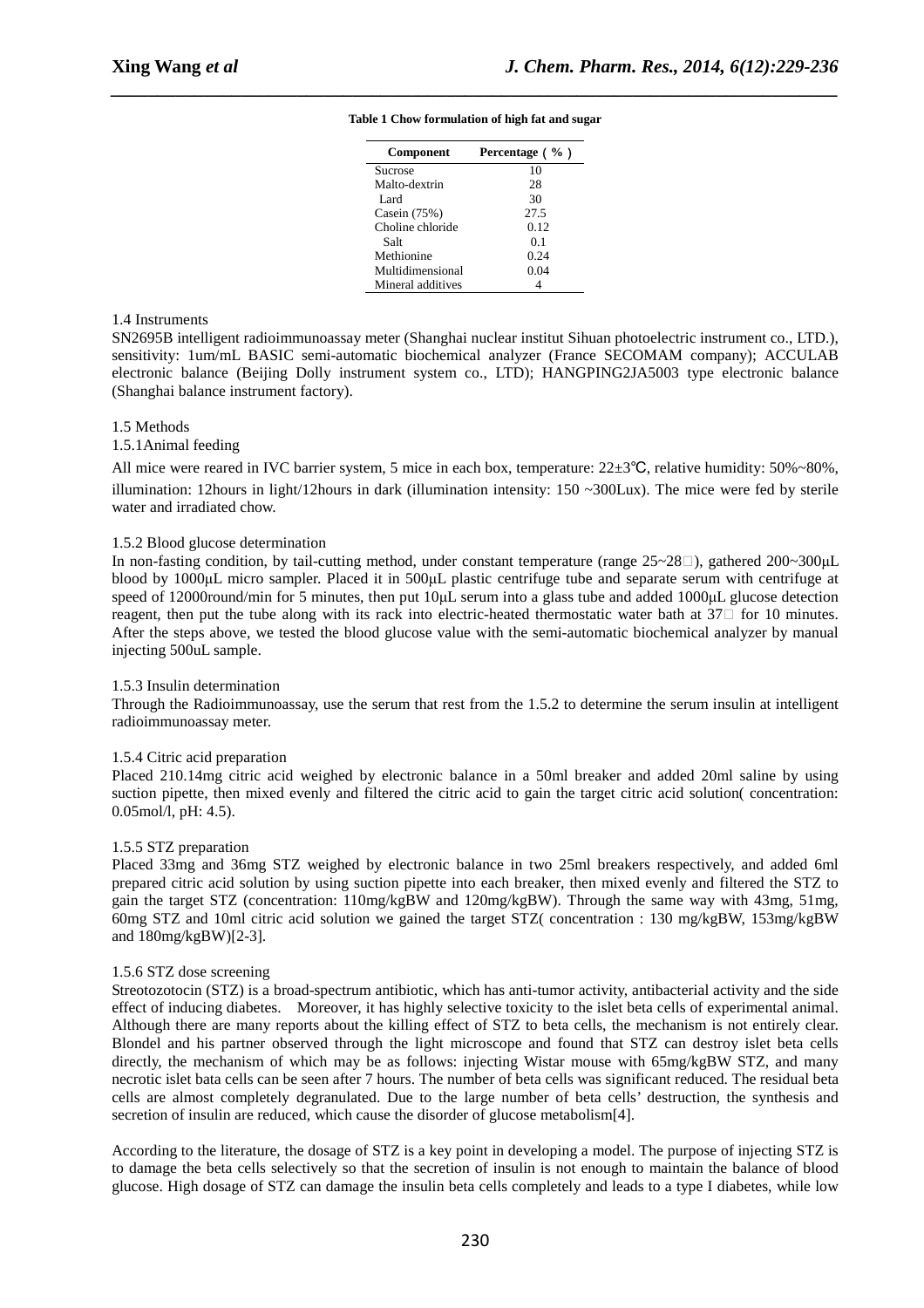dosage may not damage the beta cells and cause the lack secretion of insulin [5].

According to the pre-experiments, the doses of intravenous injection in mice are 110mg/kgBW, 120mg/kgBW, 130mg/kgBW, 153mg/kgBW and 180mg/kgBW.

*\_\_\_\_\_\_\_\_\_\_\_\_\_\_\_\_\_\_\_\_\_\_\_\_\_\_\_\_\_\_\_\_\_\_\_\_\_\_\_\_\_\_\_\_\_\_\_\_\_\_\_\_\_\_\_\_\_\_\_\_\_\_\_\_\_\_\_\_\_\_\_\_\_\_\_\_\_\_*

We randomly divided 105 C57BL/6J male mice according to their body weight into 7 groups, which were 5 dosage groups, 1 citric acid group and 1 control group (each group contains 15 mice), and injected them with STZ according to their body weight in non-fasting condition. When the concentrations of STZ were 110mg/KgBW and 180mg/KgBW, the injected dose should be 0.2ml/10gBW. When the concentrations of STZ were 130 mg/KgBW, 153 mg/KgBW and 180 mg/KgBW, the injected dose should be 0.3ml/10gBW. The injected dose of citric acid group should be 0.2ml/10gBW. Taking blood by tail-cutting and testing the non-fasting glucose in each group on the 24h, 7<sup>st</sup> and 14<sup>th</sup> day, respectively.

#### 1.5.7 The development of animal model with II-type diabetes

75 C57BL/6J mice (at the age of 3 weeks) were adaptively fed for a week and randomly divided into 5 groups according to their body weight. Each group contains 15 mice, where A, B groups were given normal diet, C, D groups were given high fat and high sugar diet (by  ${}^{60}$ Co irradiation). All mice drink normally. Three weeks later, took blood by tail-cutting and tested the non-fasting glucose. When mice were 7 weeks old, we applied intraperitoneal injections with STZ 125 mg/kg (0. 05 mol/L lemon acid buffer solution configuration) to group B, vehicle (0.05 mol/L, citric acid, pH4. 5, same volume of group B) to group A, STZ 125 mg/kg BW to group D, vehicle (same volume of group D) to group C. Group E, the mice in which were fed by regular chow was normal control group[6]. Then all mice drank normally for 4 weeks, then took blood by tail-cutting and tested the non-fasting glucose in each group at the  $1<sup>st</sup>$ ,  $2<sup>nd</sup>$  and  $4<sup>th</sup>$  weekends of the 4 weeks mentioned above.

#### 1.5.8 Experimental statistics

All the date was showed by mean  $\pm$  standard deviation ( $X \pm S$ ), and analyzed the variance with statistics software SPSS10.0. Then we used the q test to reveal the comparison between groups. When  $P < 0.05$ , the difference was significant, when  $P \le 0.01$ , there was extremely significant difference.

1.5.9Animal welfare

The mice were killed by cervical vertebra dislocation, through which the suffering can be ameliorated..

#### **RESULTS**

2.1 STZ dose screening The results are shown in table 2 and figure 1



**Figure 1 Serum glucose concentration before and after STZ injection**(**mmol/L**)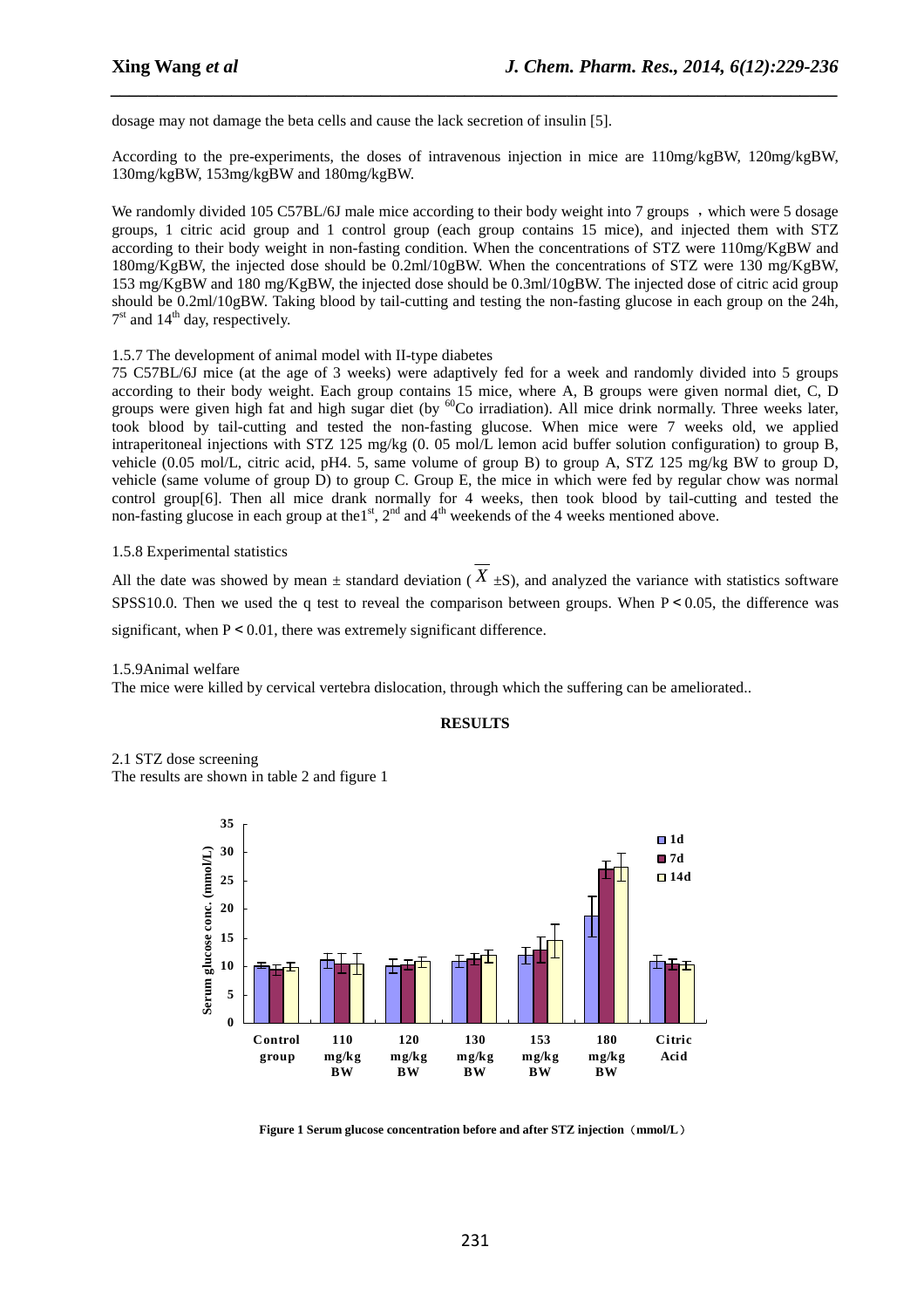|               | n  | 1d               | 7d             | 14d              |
|---------------|----|------------------|----------------|------------------|
| Control group | 15 | $10.12 + 0.57$   | $9.35 + 0.86$  | $9.85 + 0.72$    |
| 110 mg/kg BW  | 15 | $10.99 + 1.31$   | $10.48 + 1.72$ | $10.53 + 1.85$   |
| 120 mg/kg BW  | 15 | $10.02 + 1.16$   | $10.23 + 0.89$ | $10.84 + 0.92$   |
| 130 mg/kg BW  | 15 | $10.86 + 0.97$   | $11.27 + 1.05$ | $11.83 + 1.12$   |
| 153 mg/kg BW  | 15 | $11.86 + 1.35$   | $12.95 + 2.27$ | $14.45 \pm 3.02$ |
| 180 mg/kg BW  | 15 | $18.73 \pm 3.56$ | $26.92 + 1.47$ | $27.36 \pm 2.45$ |
| Citric acid   | 15 | $10.82 + 1.12$   | $10.35 + 0.86$ | $10.14 + 0.68$   |

**Table 2 Serum glucose concentration before and after STZ injection**(**mmol/L**)

*\_\_\_\_\_\_\_\_\_\_\_\_\_\_\_\_\_\_\_\_\_\_\_\_\_\_\_\_\_\_\_\_\_\_\_\_\_\_\_\_\_\_\_\_\_\_\_\_\_\_\_\_\_\_\_\_\_\_\_\_\_\_\_\_\_\_\_\_\_\_\_\_\_\_\_\_\_\_*

From the results of this experiment and the blood glucose of the mice, we can see that the dose with130mg/kgBW is a little bit high, so that it may cause the damage of beta cell of islet. In the formal experiment we injected the mice with 125mg/kgBW STZ. The collocation is as follows: Placed 41.67mg STZ weighed with electronic balance in a 25ml breaker, and added 10ml prepared citric acid solution by using suction pipette into each breaker, then mixed evenly and filtered the STZ.

2.2 The changes of blood glucose levels before and after injection of STZ At the end of the experiment 10 mice were dead. The results are shown in table 3 and figure 2.

|  | Table3 Rat Serum glucose concentration before and after injection with STZ |  |  |
|--|----------------------------------------------------------------------------|--|--|
|  |                                                                            |  |  |

| <b>Treatment</b>      | n  | 3rd Weekend<br>(Pre. STZ) | 4th Weekend<br>$(1$ week after i.p. $STZ$ ) | 5th Weekend<br>$(2$ weeks after i.p. $STZ$ ) | 7th Weekend<br>$(4$ weeks after i.p. $STZ$ ) |
|-----------------------|----|---------------------------|---------------------------------------------|----------------------------------------------|----------------------------------------------|
| Control group         | 15 | $9.86 + 0.92$             | $9.94 + 1.03$                               | $10.15 + 1.21$                               | $9.89 + 1.11$                                |
| Normal-citric acid    | 14 | $9.94 + 0.89$             | $10.11 + 1.07$                              | $9.61 \pm 1.61$                              | $9.82 + 1.13$                                |
| Normal-STZ            | 12 | $10.04 + 1.27$            | $10.37 + 1.14$                              | $11.15 + 1.47$                               | $10.72 + 1.25$ <sup>*</sup>                  |
| High-fat -citric acid | 13 | $10.28 \pm 1.30^*$        | $10.73 + 1.24$                              | $10.55 \pm 1.07$                             | $10.27 + 1.45$                               |
| High-fat-STZ          | 11 | $11.21 + 1.66^*$          | $11.47 + 2.94$ <sup>*</sup>                 | $12.47 + 2.12$ <sup>*</sup>                  | $12.92 + 2.91$ **                            |

*Compare with other groups:*  $*P < 0.05$ ,  $*P < 0.01$ 



**Figure 2 Change of rat serum glucose before and after i.p. STZ**

At the 3<sup>rd</sup>, 4<sup>th</sup>, 5<sup>th</sup>, 7<sup>th</sup>weekends, the blood glucose values of mice in high-fat-STZ group were significantly higher than which in normal-STZ group at the same period. At the  $5<sup>th</sup>$  and  $7<sup>th</sup>$  weekends, the blood glucose values of mice in high-fat-STZ group were significantly higher than which in high-fat-citric acid group at the same period. At the 7<sup>th</sup> weekend, the blood glucose value of mice in normal -STZ group is significantly higher than which in the normal-citric acid group. Blood glucose value of mice in high- fat-STZ group has reached the standard of C57 mice non-fasting glucose.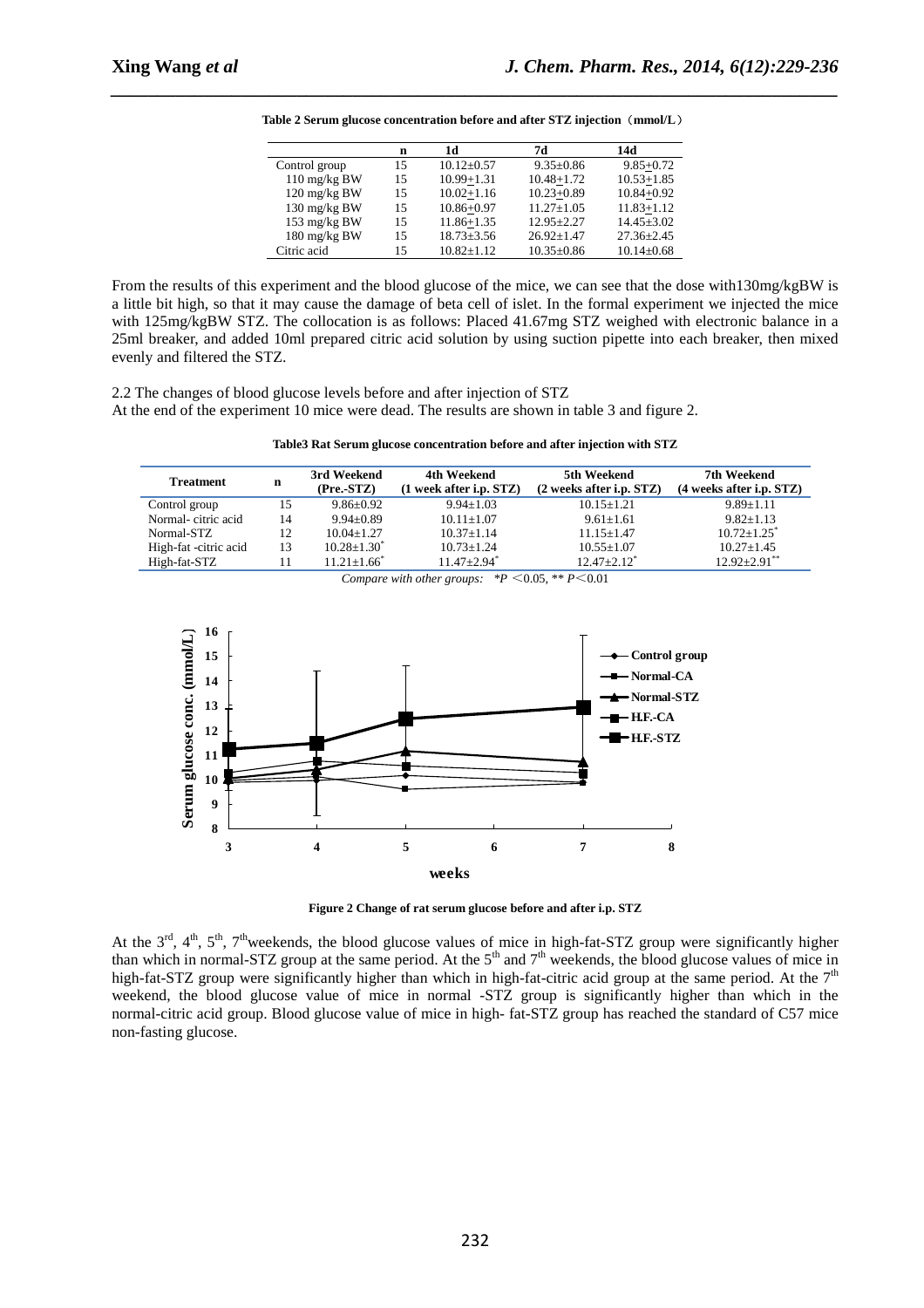

*\_\_\_\_\_\_\_\_\_\_\_\_\_\_\_\_\_\_\_\_\_\_\_\_\_\_\_\_\_\_\_\_\_\_\_\_\_\_\_\_\_\_\_\_\_\_\_\_\_\_\_\_\_\_\_\_\_\_\_\_\_\_\_\_\_\_\_\_\_\_\_\_\_\_\_\_\_\_*

**Figure 3 The intake of feed (A), water (B) and serum insulin concentration (C) of 4 groups at 7th week** 

2.3 The changes of food intake, water intake and serum insulin concentration The results are shown in table 4 and figure 3.

| <b>Treatment</b> | <b>Food intake</b><br>$(g/d/g \cdot BW)$ | Water intake<br>(mL/d/g·BW) | Serum insulin<br>(uU/mL) |
|------------------|------------------------------------------|-----------------------------|--------------------------|
|                  |                                          |                             |                          |

**Table 4 Food intake, water intake and serum insulin concentration** 

| <b>Treatment</b>     | n  | гооа шаке<br>(g/d/g·BW)                                                                                                                                                                                                            | мајег шаке<br>(mL/d/g·BW)                                                                    | эсгиш шушш<br>$(\mu U/mL)$ |
|----------------------|----|------------------------------------------------------------------------------------------------------------------------------------------------------------------------------------------------------------------------------------|----------------------------------------------------------------------------------------------|----------------------------|
| Control group        | 15 | $0.20 \pm 0.02$                                                                                                                                                                                                                    | $0.19 \pm 0.06$                                                                              | $9.60 \pm 1.23$            |
| Normal-citric acid   | 14 | $0.19 \pm 0.03$                                                                                                                                                                                                                    | $0.19 \pm 0.05$                                                                              | $9.85 \pm 1.41$            |
| Normal-STZ           | 12 | $0.22 + 0.04$                                                                                                                                                                                                                      | $0.19 \pm 0.04$                                                                              | $8.31 \pm 1.40$            |
| High-fat-citric acid | 13 | $0.12 + 0.02$                                                                                                                                                                                                                      | $0.17 \pm 0.03$                                                                              | $9.70 \pm 1.93$            |
| High-fat-STZ         |    | $0.13 \pm 0.03$                                                                                                                                                                                                                    | $0.05 \pm 0.02$                                                                              | $10.38 \pm 2.46$           |
| $\sim$               |    | $\bullet$ . The contract of the contract of the contract of the contract of the contract of the contract of the contract of the contract of the contract of the contract of the contract of the contract of the contract of the co | $ab \nightharpoonup b \neq 0$<br>$\mathbf{a} \cdot \mathbf{n}$ $\mathbf{a} \cdot \mathbf{n}$ |                            |

*Compare with other groups:*  $*P < 0.05$ ,  $*P < 0.01$ 

From table 4, we can see that there was no significant difference in food intake and water intake between 4 groups and the serum insulin concentrations got no obvious deference.

2.4 The changes of body weight before and after injection with STZ The results are shown in table 5 and figure 4.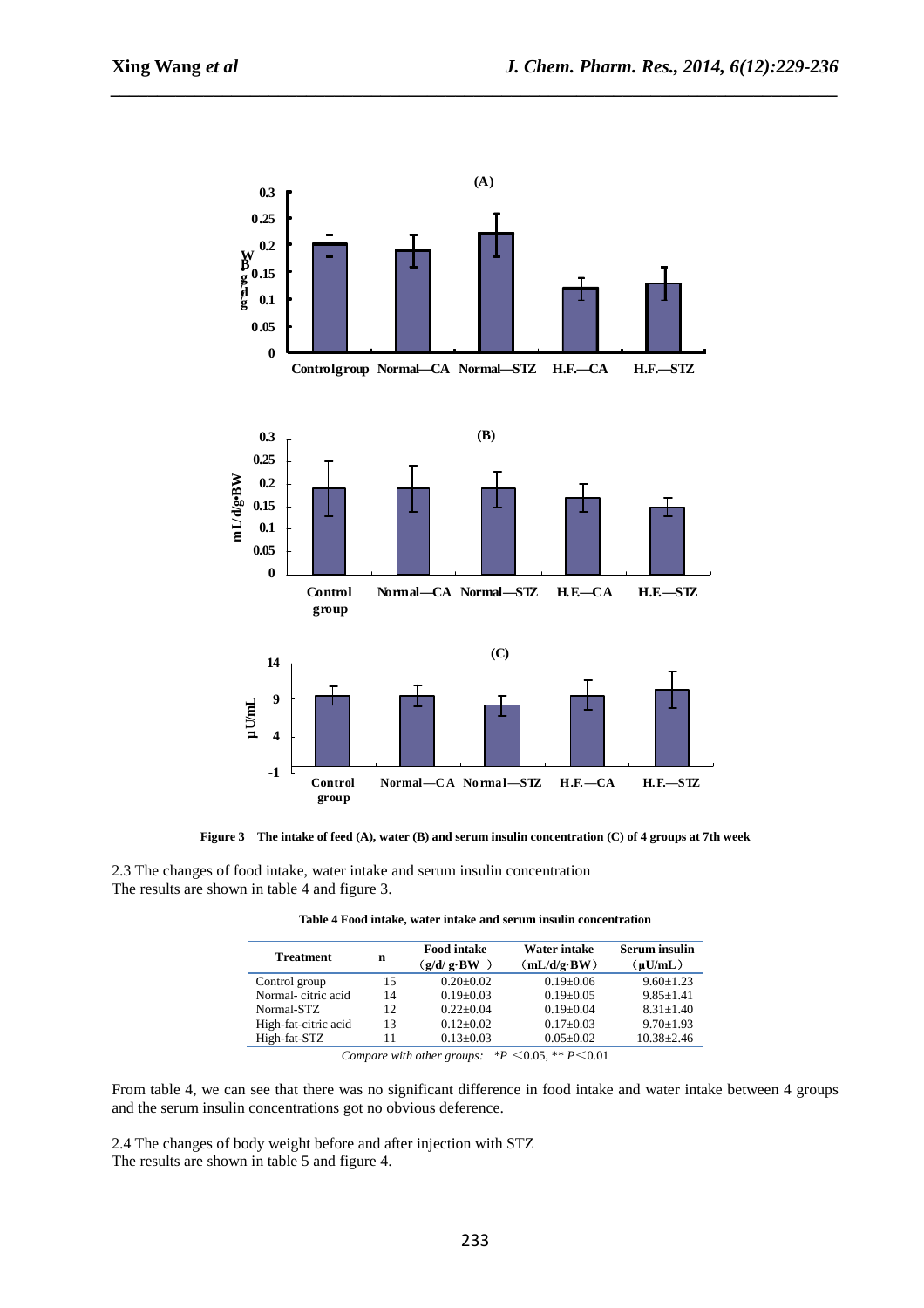

*\_\_\_\_\_\_\_\_\_\_\_\_\_\_\_\_\_\_\_\_\_\_\_\_\_\_\_\_\_\_\_\_\_\_\_\_\_\_\_\_\_\_\_\_\_\_\_\_\_\_\_\_\_\_\_\_\_\_\_\_\_\_\_\_\_\_\_\_\_\_\_\_\_\_\_\_\_\_* **Table 5 Body weight before and after injection with STZ** 

**Fig.4 Body weight before and after injection with STZ.** (**A**)**3 rd weekend (before i.p. STZ),** (**B**) **4th weekend(1 week after i.p. STZ),**  (**C**) **5th weekend(2 weeks after i.p. STZ),** (**D**)**7 th weekend(4 weeks after i.p. STZ)** 

From table 5, we can see that there was no significant difference in body weights between 4 groups. The weights of mice injected with STZ were relatively lower, but the differences were not obvious between groups.

#### **DISCUSSION**

Presently, there are mainly 4 kinds of animal model of II-type diabetes, including chemical damage caused, fattening caused, spontaneous caused and STZ and fat diet caused animal model. There are some problems with the former three methods, for example: it is difficult to control the STZ's dose when developing chemical damage caused model [7-8], fattening caused model has a high animal mortality (about 70% [9]), spontaneous caused model is scarce and expensive[10-12]. These problems limited the application of these methods in the study of NIDDM.

C57BL / 6J mouse model of II-type diabetes induced by High-fat diet and STZ is numerously studied in recent years, which is regarded as an ideal animal model of II-type diabetes. C57BL/6J mice, which are inbred mice with abdominal obesity and II-type diabetes genetic predisposition, possess ob/ob genetic background and they are sensitive to blood glucose rise caused by fat. Long-term high-fat and high-sugar diets can induce II-type diabetes which is similar with human NIDDM [13-15].

This research shows that blood glucose values of mice with STZ injected and fat fed are significantly higher than those in other groups, and reached the standard of non-fasting glucose diabetes (11.0 mmol/L), whereas there are no significant changes in serum insulin level appends. Some research reported that injecting STZ could lead the level of serum insulin to decrease sharply so that it cannot maintain the balance of blood glucose and finally get a hyperglycemia during the process of its growth. But this kind of model is not identical to clinical features [16-18]. According to this experiment and previous studies, high-fat feed and STZ are necessary to induce 2- type diabetes in C57BL/J mice. High-fat diet can enhance the sensitivity of mice to STZ and increase blood glucose and have no influence on islet function. This is consistent with morphology observing results of normal pancreatic tissue [19-22]. Some reports suggested that the increase of insulin level caused by fat-feeding was to overcome insulin resistance,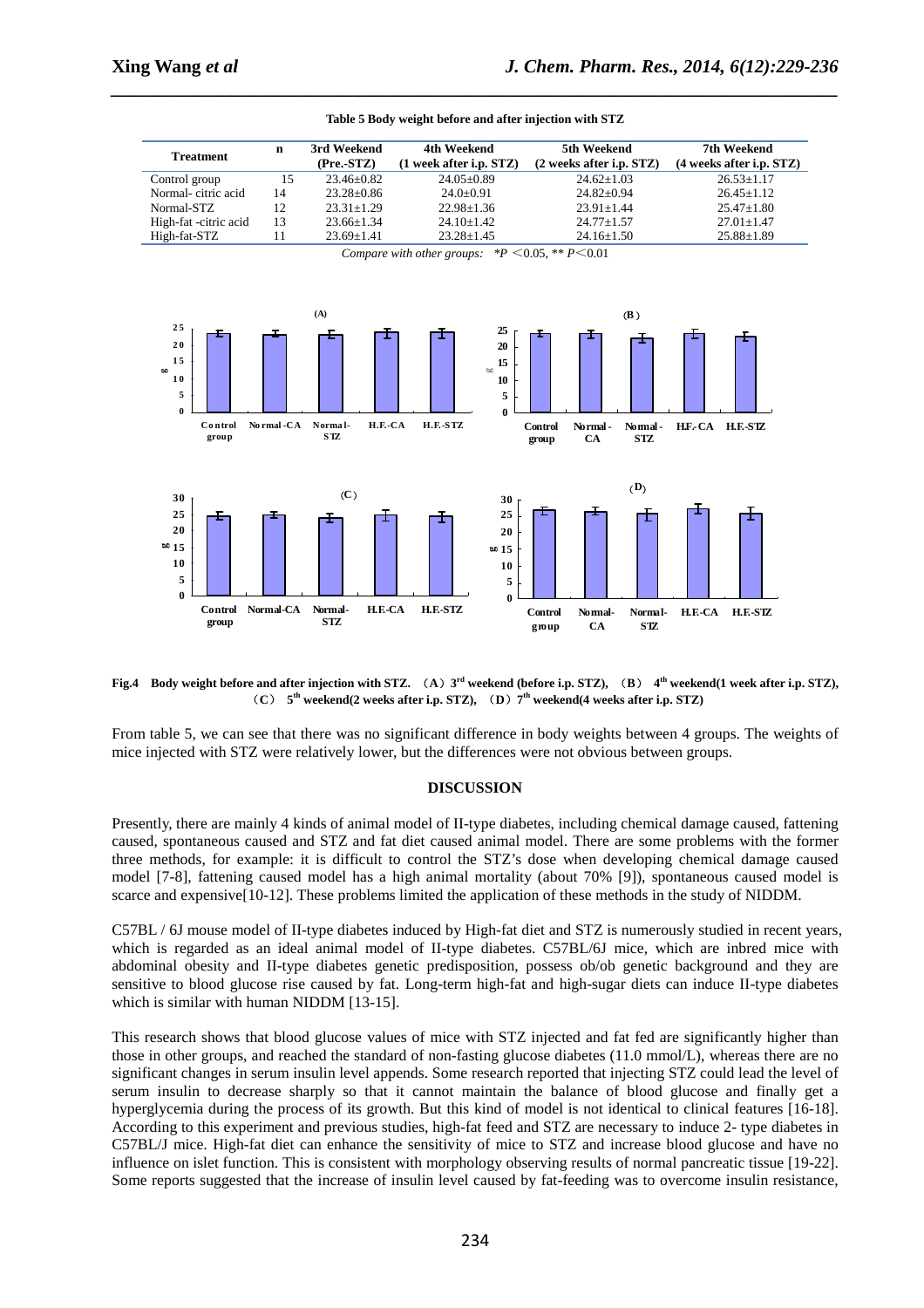whereas STZ inhibited the ability to maintain high levels of insulin in the body, so serum insulin went down to normal level and the ability to balance blood glucose decreased significantly [23].

*\_\_\_\_\_\_\_\_\_\_\_\_\_\_\_\_\_\_\_\_\_\_\_\_\_\_\_\_\_\_\_\_\_\_\_\_\_\_\_\_\_\_\_\_\_\_\_\_\_\_\_\_\_\_\_\_\_\_\_\_\_\_\_\_\_\_\_\_\_\_\_\_\_\_\_\_\_\_*

In existing reports about this method, the serum insulin turns to be obviously increase or non-increase. This research shows us that serum insulin levels have no obvious difference between experimental groups and normal groups. The increase of serum insulin mentioned in reports above should be relevant to the prescription of the high-fat chow or the dose of STZ. If the percentage of fat was too high in chow, animal could be excessively fat and β-cells of islet could secrete insulin excessively which led a stronger resistance to insulin and finally caused a hyperinsulinemia. In this paper, the proportion of chows is as follows: fat 30%, protein 27.5%, while in mentioned reports: fat 61%, protein 45.5%, etc. If the dose of STZ was too low, serum insulin would increase. After comprehensive analysis, we suggest that the increase of serum insulin levels should happen after the middle stage of II-type diabetes, and during the early onset, the blood glucose increased while insulin levels maintained in the normal range, this is consistent with the actual onset condition of human NIDDM patient.

During the whole experiment, the blood glucose of high-fat fed and STZ injected mice rose slowly, while the increase of body weight was similar to the control group, food intake and water intake had no obvious increase. At the end of the experiment, the blood glucose levels of C57BL/6J mice were high while insulin levels stayed normal. The whole process of metabolic changes slowly and is very close to natural pathogenesis of human NIDDM patients.

#### **CONCLUSION**

High fat diet and STZ are necessary to establish a NIDDM model, the blood glucose of mice with high-fat feed and STZ injected rises slowly while the weight gain, the food and water intake having no significant changes compared to the control group. At the end of the experiment, the blood glucose of C57BL/6J mice comes to high level while insulin's normal. Besides, the whole process of metabolic changes slowly and is very close to natural pathogenesis of human NIDDM patients.

#### **Acknowledgment**

We are grateful to Prof. Hongxing Wang from Sichuan Academy of Medical Science, China and Kanghong Group ·Chengdu Phargentech LTD. China for the research support.

#### **REFERENCES**

[1] Luo J; Quan J; Tsaij et al, *Metabolism*, **1998**, 47B, 663-668.

[2] Weir GC;Clore ET;Zamachinski CJ;et al. *Diabetes*, **1981**,30B,590-595.

[3] Thulesen J;Orskov C;Holst JJ;et al, *Endocrinology*,**1997**,138(1):62.

[4] Blondel O;Bailbe D;Portha B,*Diabetes*,**1989**,38:610-617

[5] Portha B;Levacher C;Picon L,et al. *Diabetes*,**1974**;23:889-895

[6] MIN Ren, XING Wang, SI Xu, et al. *Chinese Traditional herbal and drugs*, **2004**; 35(10): 1157-1160

[7]Rees D A,Alcolado J C. *Diabet Med*,**2005**,22(4):359-370

[8]Srinivasan K,Viswanad B,Asrat L,et al. *Pharmacol Res*,**2005**,52(4):313-320

[9] MIN Zhou, KEfu Chai. *Journal of Zhejiang University of TCM*, **2001**; 25(5) B 79-80

[10] Park SH, Maros SP, Zhou Z, et al. *Circulation*, **2001**, 104: 815 - 819.

[11] Srinivasan K, Ramarao P: *Indian J Med Res* **2007**, 125(3):451–472.

[12] Islam MS, Choi H: *Pharmacology* **2007**, 79(4):243–249.

[13]Lillioja S, Mott DM. Spraul M, et al. *N Eng J Med*, 1993; 329:1988-1992

[14] Rebuffe-Scrive M,Surwit R,Feinglos M,et al. *Metabolism*,**1993**;42:1405-1409

[15]R. S. Surwit, C.M. Kuhn, C. Cochrane, J. A.McCubbin, andM. N. Feinglos, *Diabetes*, **1988**;37(9):1163–1167,.

[16 ]Masaki I, Hideaki K, Yasuyo I, et al. *Circulation*, **2006**, 114 (22) : 2351 - 2363.

[17 ]Saini KS, Thompson C, Winterford CM, et al. *Biochem Mol Biol Int*, **1996**, 39( 6) : 1229- 1236.

[18 ]Schnedl WJ, Ferber S, Johnson JH, Newgard CB: *Diabetes* **1994**, 43(11):1326–1333.

[19 ]Watts LM, Manchem VP, Leedom TA, Rivard AL, McKay RA, Bao D, Neroladakis T, Monia BP, Bodenmiller DM, Cao JX, et al: *Diabetes* **2005**, 54(6):1846–1853.

[20 ]Epp RA, Susser SE, Morissettee MP, Kehler DS, Jassal DS, Duhamel TA: *Can J Physiol Pharmacol* **2013**,